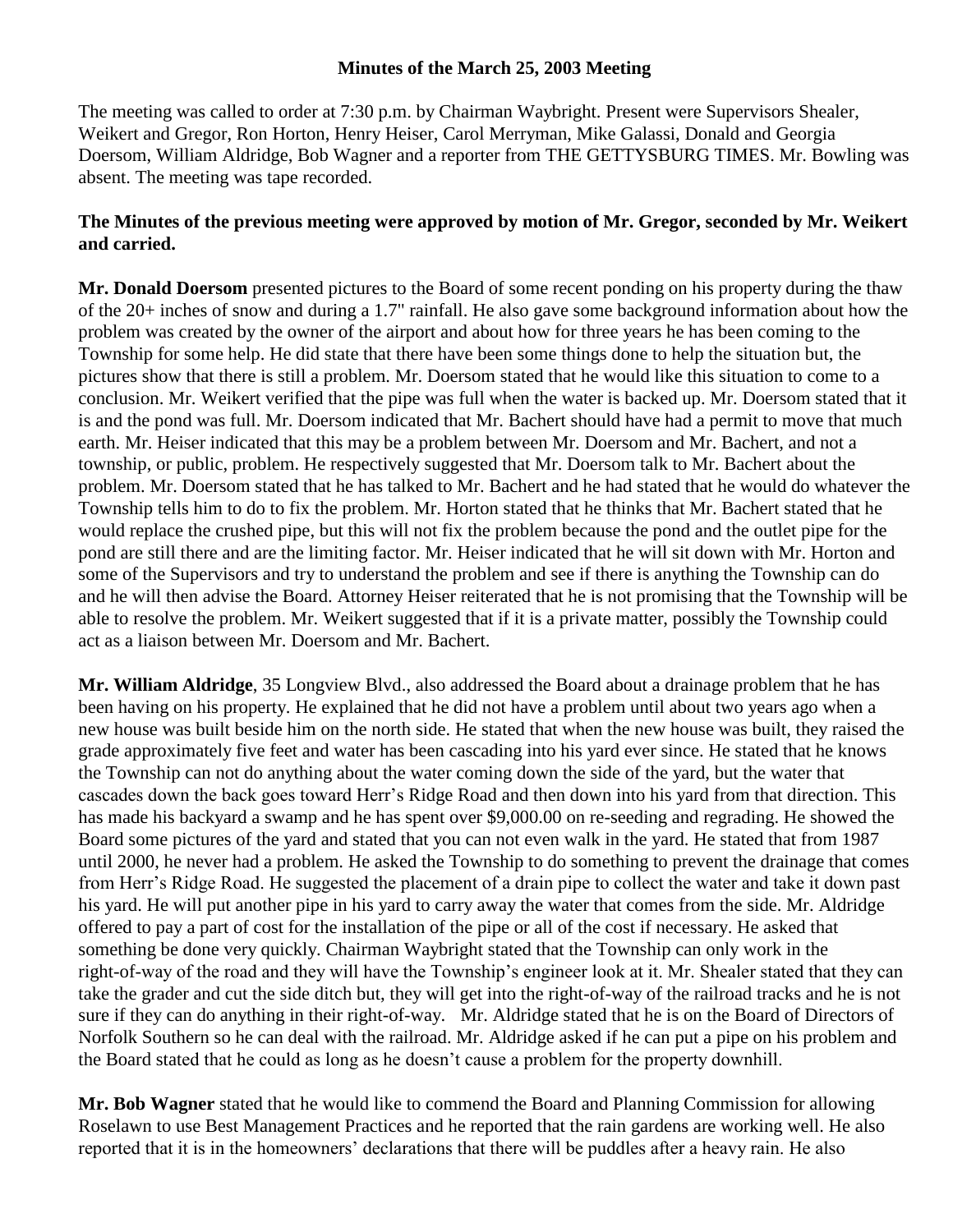reported that he has provided the Letter of Credit for Roselawn, Phase III and he needs signed, approved plans for the utility companies to begin. Mr. Horton stated that he just reviewed the Letter of Credit. He stated that there is no provision for a thirty-day notification from the bank, to the Township, prior to the expiration of the Letter of Credit. Mr. Heiser also asked for clarification of some of the wording. He stated that it should say that the Letter of Credit is issued to ensure compliance with the Township's ordinances and final plan approval. This letter is keyed to the invitation to bid and Mr. Heiser has never seen that wording before. Mr. Horton asked that the plan be specifically referenced in the letter. Mr. Horton stated that he will provide Mr. Heiser with a copy of the revised Letter of Credit.

Mr. Horton reported that the grant for the **Opticom devices** that allow the Fire Department to control the traffic signals expired in January 2002 and the money had to be returned. The ACEDC will be re-applying for the grant by July 2003 and Mr. Horton asked them to supply the Township with a copy of the application so he can clarify what the cost share for the Township will be. He added that the electrician's costs for Cumberland's lights is about double because the existing control panels do not work with the Opticom devices and will have to be replaced. Mr. Horton stated that he will bring this back to the table once he has received the information on the grant. Chairman Waybright asked if the Board has already approved the devices going on the lights and that will have to be researched. Mr. Weikert stated that he had a question back then and still has the same question. He asked who will be liable if the emergency vehicle changes the light at the intersection (going from green to red with no yellow) and there is an accident. Mr. Weikert stated that he would have to have that question answered before approving or funding the installation of the devices. Mr. Shealer asked who owns and maintains the devices. Mr. Weikert stated that he thinks that the Township is responsible for the maintenance.

Mrs. Merryman presented the **AG-385 Report** for Mr. Gregor, the Chief Administrative Officer of the Pension Plans, to sign. The AG-385 provides payroll information to the Department of the Auditor General, which they use to determine the amount of State Aid that the Township receives for their Pension Plans.

**Mr. Gregor made a motion, seconded by Mr. Weikert and carried to approve three Certificates of Appropriateness for single family dwellings.** Two of the approvals were for Roselawn, LLC for lots 15 and 16, 6 Rebel View and 9 Dinwiddie Tract, respectively. The third was for Artisan's Design, lot 5 in Gettysburg View at 75 Palace Drive. Mr. Wagner asked if there is a need to go through this process in Roselawn because the builder only offers four different house types and five different color choices, all of which are earth tones. The Board agreed that it is a formality that has to be done.

**Mr. Weikert made a motion, seconded by Mr. Shealer and carried to approve a Final Plan and Form B Request for Non-Building Waiver for J. Thomas Soliday on Taneytown Road.** The plan proposes the subdivision of a 2.058 acre tract which is improved with a dwelling, septic system and well, and will be purchased by Mr. Soliday's son, John Soliday. The Planning Commission had recommended approval of the plan.

Mr. Weikert asked Mr. Heiser for an update on James Delaney. Mr. Heiser reported that in October 2002, a default judgement was entered against Mr. Delaney, in the amount of \$535.75, and nothing has been done with that since. The judgement that was entered does not provide for the \$500.00 per day daily fine. He added that it has been in excess of 90 days since the judgement and Mr. Delaney is still not in compliance. He stated that the Township could file another complaint and ask for as much as \$45,000.00 (90 days X \$500.00 per day) in fines. Mr. Heiser stated that he could execute on the property to get the \$535.75 and he suggested that another complaint could be filed by Mr. Bower for the additional fine. Mr. Weikert stated that he wishes to keep this active and establish a fine from this point on. **Mr. Weikert made a motion to authorize Mr. Heiser to deal with Ron Bower to get a civil complaint filed, and if Mr. Delaney is not in compliance within fifteen days, a \$500.00 per day fine be imposed, seconded by Mr. Gregor and carried.**